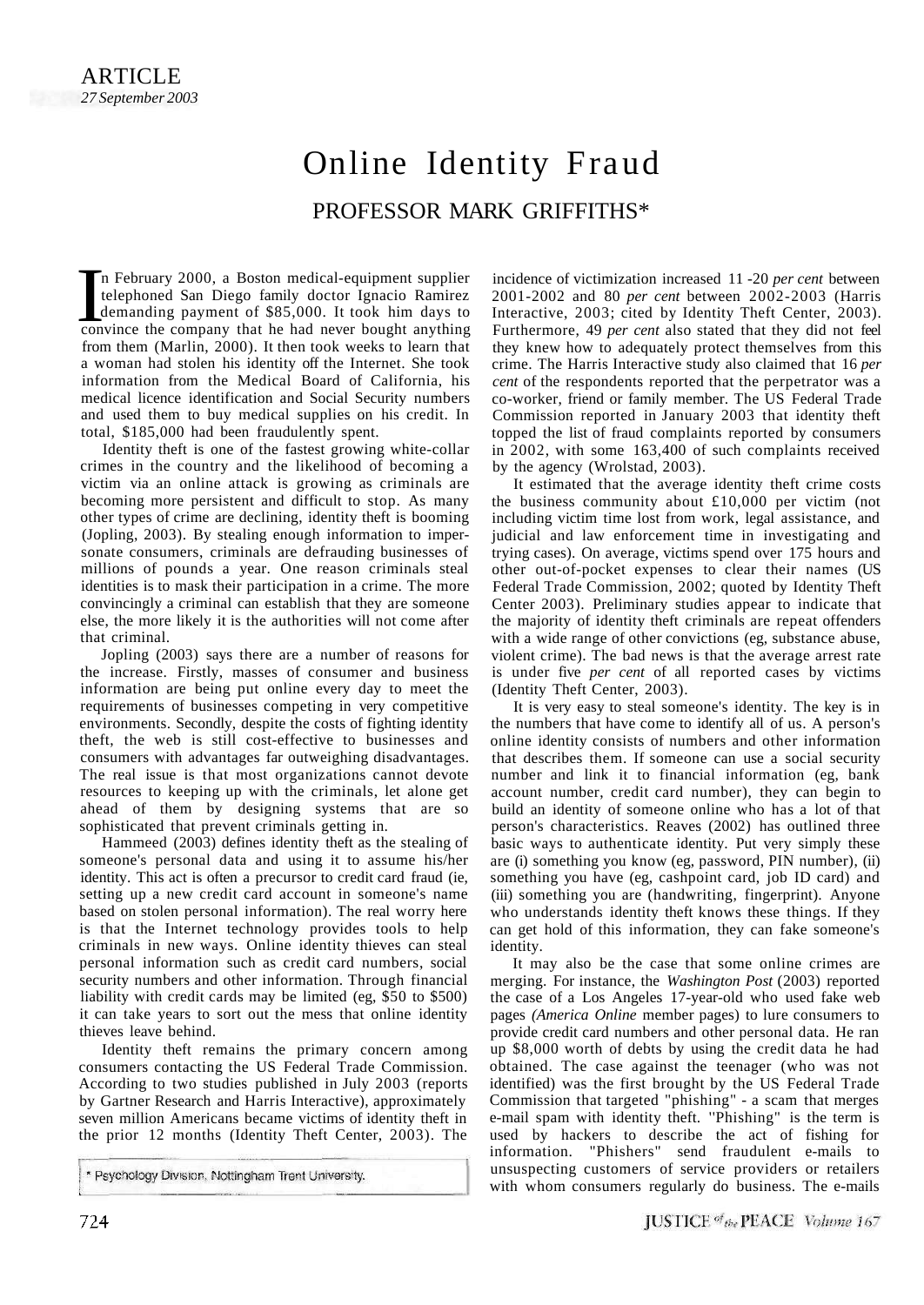are doctored to look like they came from the provider and claim that they need the consumer to verify his or her account information. Consumers are then asked to click on a link that directs them to a "'phisher" page, which is designed to mimic the service provider's site. The page asks the user to resubmit his or her personal information for the account, sometimes including passwords and Social Securiry numbers. The information is then used it to make purchases, set up bank accounts and steal a person's identity.

Many firms have been targeted including *Earthlink, eBay,* its payment subsidiary *PayPal,* and electronics retailer *Best Buy.* As a consequence, in September 2003, a number of high profile companies set up the *Coalition on Online Identity Theft* including *Amazon.com, eBay, Visa* and *Microsoft.* Identity theft has hurt online consumer confidence, and also has had a detrimental effect on the credibility of major online retailers like *Amazon.com and eBay* primarily through the increased use of "spoof" sites. These companies admit there is no simple solution but acknowledge it is important to bring big retailers and IT vendors together to develop better technological solutions to the problem. They also want to make sure law enforcement agencies increase the penalties for those found guilty of identity theft.

Identity theft has become one of the biggest problems in the current online era. This criminal epidemic not only poses a risk of financial loss in the most obvious sense but also inflicts a repurational damage due to ineffective Internet security (Hameed, 2003). With rapid expansion of real-time Internet transactions, the online fraudulent activities are fast becoming threat to the existence of web merchants, financial services companies, and the Internet customers. Web businesses are at serious risk with regard to their online privacy and security. Analysts fear cyber security attacks will hamper the growth of online commerce since the loss from fraud might outweigh the benefits brought by the Internet (ie, convenience, transparency, and immediacy). If this trend is not reversed, the industry might suffer huge financial losses.

## Prevention and the Way Ahead

Experts believe the next generation of secure credit card payment systems to be much effective (Hameed, 2003). Solutions and services such as *Verified by Visa* and *Secure Code* (the *MasterCard* alternative), are considered easier for consumers since they require using only a password. Moreover, the credit card companies are offering coverage of the cost of online fraud ro encourage retailers to adopt more secure payment systems. According to Hameed (2003) there needs to be a coherent, industry-wide effort to fight insidious new technologies. These unscrupulous innovations are constantly waiting for the right trigger to perform their tasks. Based on such a situation, following preventative measures are important for the Internet users who trade commercially online (adapted and expanded from Edwards [2003]):

- Pay attention to the nature of product or service that asks for information about identity.
- Make sure the company is reputable and conforms to

industry standards for ensuring content privacy and security (tools and guidelines).

- Keep focus on what kind of information is being shared.
- Never give mother's maiden name and social security number to anyone.
- Be wary of unsolicited e-mail that asks for personal financial or identity information (eg, Social Security numbers and/or passwords). Don't click on the links provided in such e-mail.
- When updating account information use a familiar process, such as visiting the known web address of a company's account maintenance page. Unfamiliar addresses for this probably are fake.
- Make sure an Internet connection is "secure" (with an icon of a lock visible on the web browser) before submitting personal information.
- Monitor credit card and bank statements for unauthorized charges.
- If an e-mail or web site is in doubt, make sure the request is authentic by contacting the company directly by phone or through a web site or e-mail address known to be authentic.
- Using credit cards is generally safer than allowing access into other accounts. The credit card system has safeguards built in to protect users from fraud. If someone steals a credit card number the credit card holder is only liable for a small amount of money. With a debit card, a person can have their account cleaned out completely.
- Credit card numbers and social security numbers should never be used to make charitable contributions.
- Never give out any identity information over the phone, particularly to anyone who has called you.
- Try to avoid writing bank account numbers on anything.
- Never give out social security number, online or otherwise. No company from which things can be bought needs a social security number.
- Additionally, never give out information such as birthday, marital status, education level or other personal information. This additional information makes it extremely easy for criminals to make themselves appear legitimate when they pose as you. Criminals prey on people's ignorance and can usually be defeated by making it too hard for them to get information.
- Use a good anti-virus program. Criminals can get credit card numbers, passwords and other sensitive information through "Trojan horse" viruses that log keystrokes and transmit information to criminals.
- Victims should immediately contact the police and get legal help. Do not wait because of embarrassment or stupidity over what happened. Waiting only lets the trail grow cold and limits how much law enforcement can help.

## References

Edwards, J. (2003) "How to Prevent Online Identity Theft". Article located at:

[http://www.directsalesmarketingonline.coni/articles/je/identitytheft.](http://www.directsalesmarketingonline.coni/articles/je/identitytheft) html